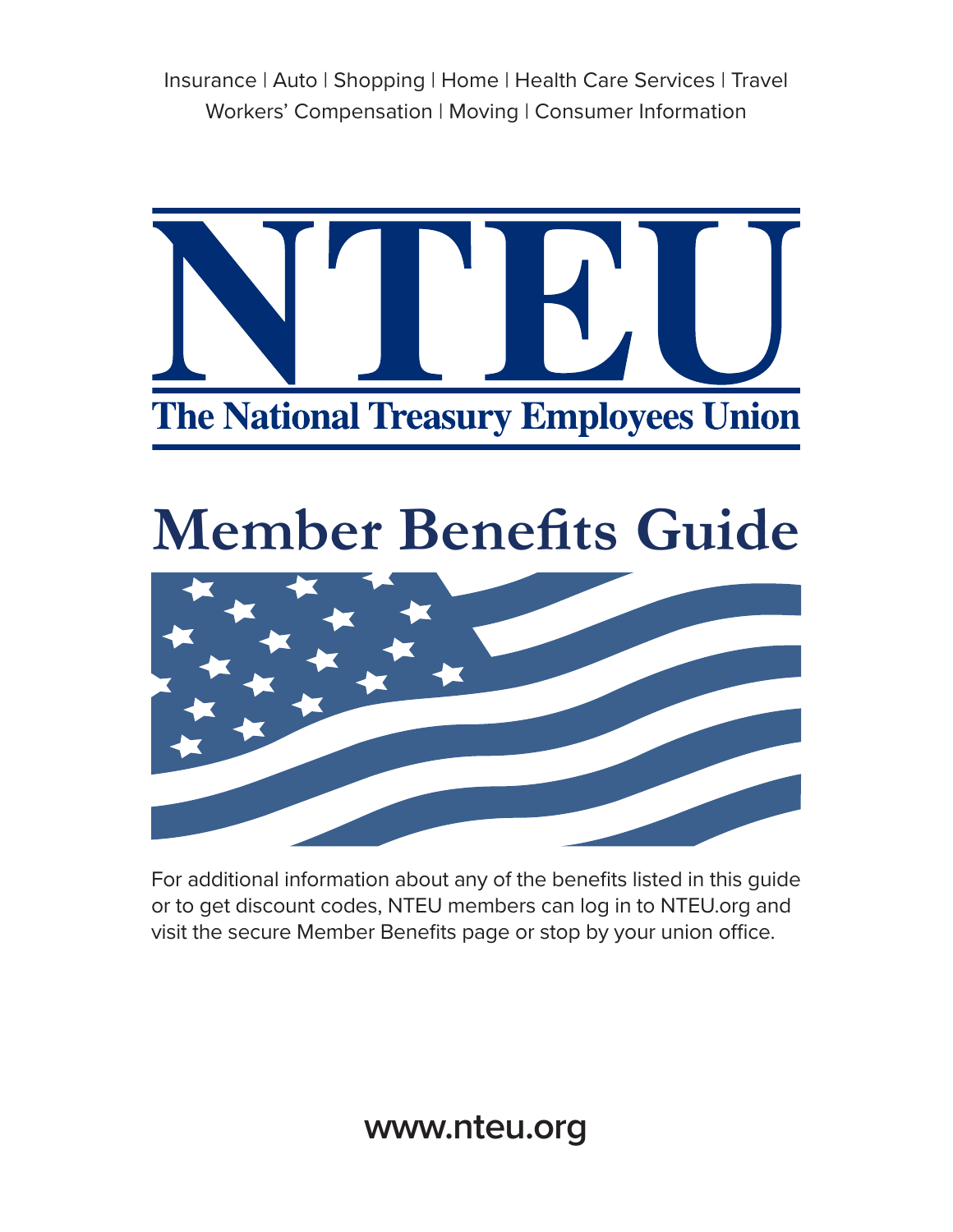# **Table of Contents**

| Accidental Death & Dismemberment Insurance                 | 4              |
|------------------------------------------------------------|----------------|
| Professional Liability Insurance                           | 4              |
| <b>Colonial Life Personal Insurance Products</b>           | 5              |
| <b>United Benefits</b>                                     | 6              |
| Liberty Mutual Auto, Home And Renters Insurance            | 7              |
| <b>Becker Professional Education</b>                       | $\overline{7}$ |
| Association of Certified Anti-Money Laundering Specialists | 8              |
| <b>Workers' Compensation Attorney Rates</b>                | 8              |
| <b>Disability Retirement Benefits</b>                      | 9              |
| <b>Health Care Services</b>                                | 9              |
| <b>Weichert Workforce Mobility</b>                         | 10             |
| <b>National Van Lines</b>                                  | 11             |
| <b>Cove Haven Entertainment Resorts</b>                    | 11             |
| Costco                                                     | 12             |
| Jiffy Lube <sup>®</sup>                                    | 13             |
| <b>Hotel/Motel And Car Rental Discounts</b>                | 13             |
| <b>Consumers' Checkbook Magazine</b>                       | 14             |
| AT&T                                                       | 15             |
| Office Depot and OfficeMax                                 | 15             |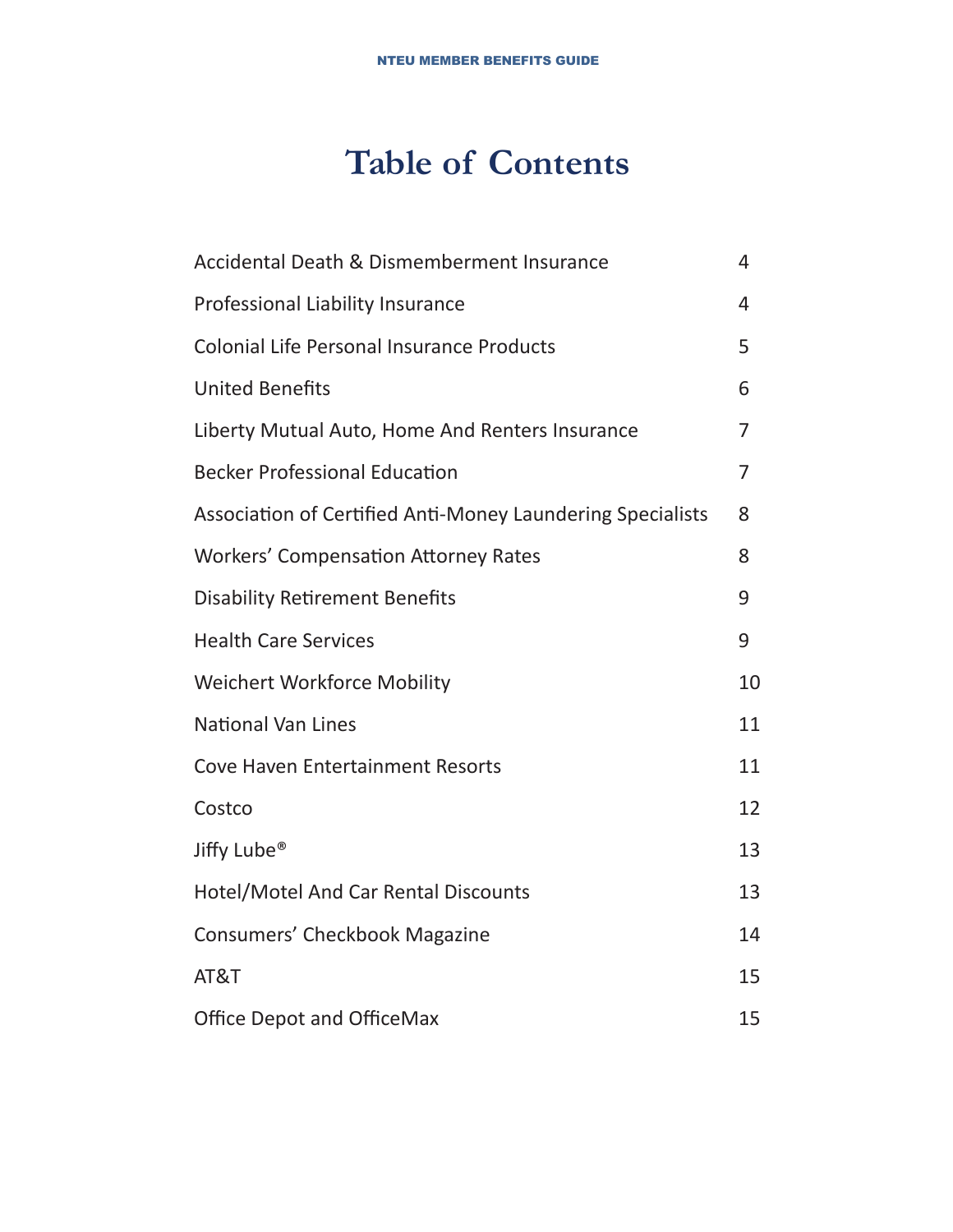### **Accidental Death & Dismemberment Insurance**

All NTEU members are automatically covered by a \$1,000 Accidental Death & Dismemberment Policy administered by Mutual of Omaha.

There is no premium to ever be paid—the only requirement is you remain an NTEU member in good standing.

For basic policy information, visit the Member Benefits section of www.nteu.org, where you can also download a Designation of Beneficiary Form.

In the event of a member's death, their executor/designated beneficiary should contact: **Talita Grayton**, NTEU Executive Communications Assistant at (202) 572-5500 ext. 7023 or talita.grayton@nteu.org.

NTEU will then provide the appropriate forms to the executor/designated beneficiary for completion and return to NTEU. NTEU will forward the paperwork to Mutual of Omaha, which makes the determination on processing the claim for benefits.

### **Professional Liability Insurance**

NTEU members have the opportunity to purchase professional liability insurance. This insurance is provided by The Insurance Exchange, and offers the following benefits:

- **Damages** The policy will pay up to \$1 million, which you are obligated to pay as damage in suits based on acts, errors, or omissions committed in the performance of official duties.
- **Administrative Expense Coverage** The insurance company will provide counsel and pay the cost of defense and monetary penalties arising out of disciplinary proceedings (including investigations) and judicial sanctions (monetary penalties imposed by any adjudicatory body as a result of error, act or omission). Up to \$100,000 annually is available for these expenses. Coverage limits can be increased to \$200,000 for an additional 25 percent premium.
- **Premiums** Premiums are graduated based on a member's grade. The premiums are significantly less than the other professional liability insurance product that is available to federal employees.

*Coverages are summarized and subject to the terms, conditions and exclusions printed in the policy. Please refer to the policy form for specifics on coverages and limits. NTEU is in no way responsible for any such matters.*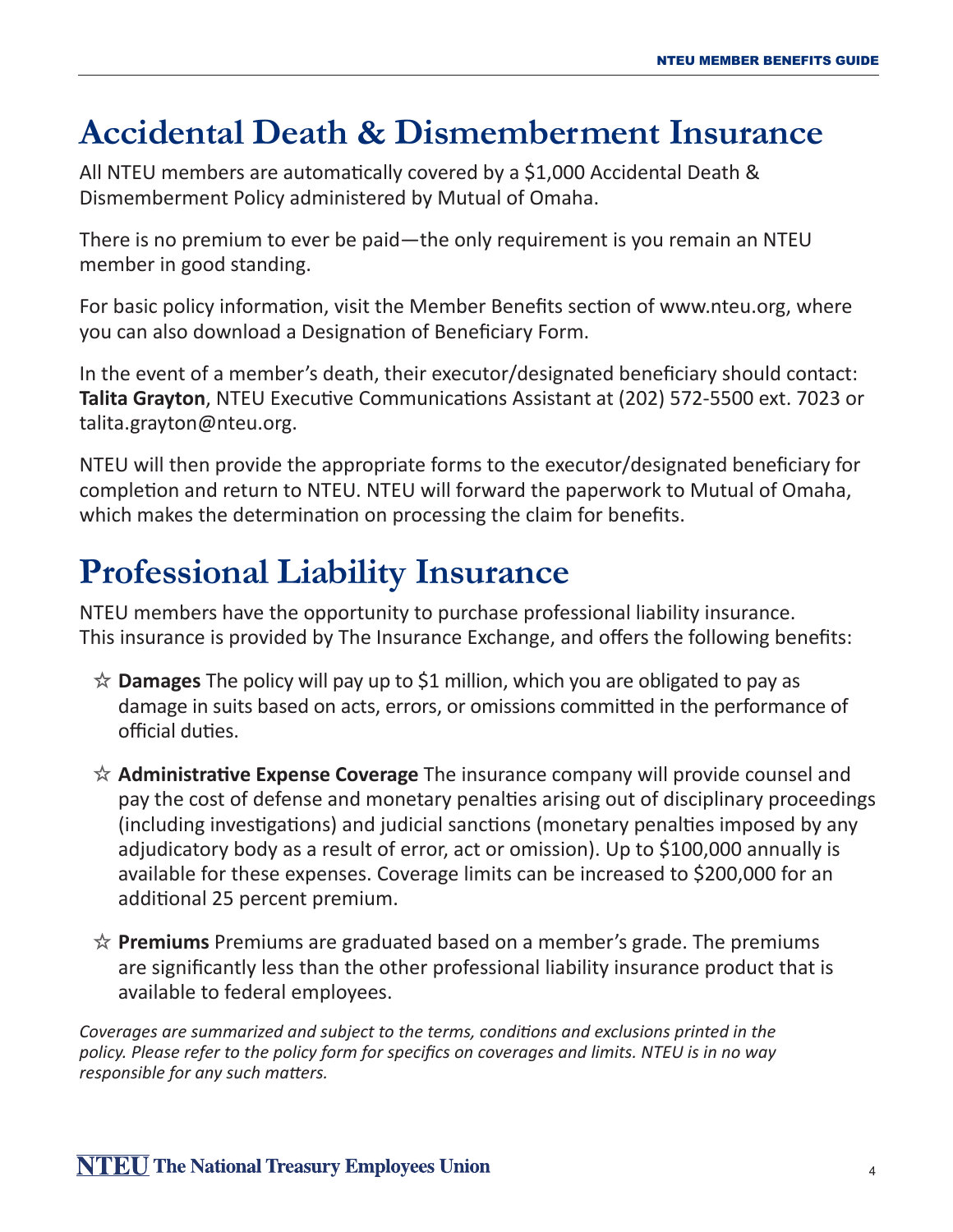### **Colonial Life Personal Insurance Products**

While you probably have health insurance, that coverage might not pay for the indirect costs of accidents, sicknesses and hospitalization—the costs no one thinks about until they become a reality. Colonial Life offers supplemental products that can help fill the gaps left by health insurance, with premiums paid through convenient payroll deduction.

Colonial Life products share important features:

- $\hat{\mathbb{X}}$  Coverage is available for you and your family with most products.
- $\hat{\mathcal{X}}$  You receive benefits regardless of any other insurance you may have with other insurance companies.
- $\hat{\mathbb{X}}$  Benefits are paid directly to you, unless you specify otherwise.
- $\hat{\mathcal{R}}$  Premiums are paid through the federal allotment process.
- $\hat{\mathcal{R}}$  With most plans, you can continue coverage with no increase in premium when you retire or change jobs.
- **Accident Insurance** helps offset the unexpected medical expenses, such as emergency room fees, deductibles and co-payments that can result from a covered accident.
- **Cancer Insurance** helps protect you against the out-of-pocket medical and indirect, non-medical expenses related to cancer diagnosis and treatment.\*
- **Critical Illness Insurance** (with optional cancer coverage) complements your major medical coverage by providing a lump-sum benefit you can use to help pay the direct and indirect costs related to a covered critical illness.\*\*
- **Disability Insurance** replaces a portion of your income to help make ends meet if you become totally disabled due to a covered accident or covered sickness.
- **Hospital Confinement Indemnity Insurance** provides a lump-sum benefit for a covered hospital confinement and a covered outpatient surgery to help offset the gaps caused by co-payments and deductibles in most major medical plans.
- **Life Insurance** (Universal and Whole Life) enables you to tailor coverage for your individual needs and helps provide financial security for your family members.
- \* *There are two ways to purchase cancer coverage—as a critical illness policy with cancer coverage, or as a stand-alone cancer policy that does not cover other critical illnesses. Please review fully with a Colonial Life benefits representative the specific benefits of each when making your decision.*
- \*\* *Policies have exclusions and limitations that may affect benefits payable. Benefits vary by state and may not be available in all states. See your Colonial Life benefits counselor for complete details. Colonial Life products are underwritten by Colonial Life & Accident Insurance Company, for which Colonial Life is the marketing brand.*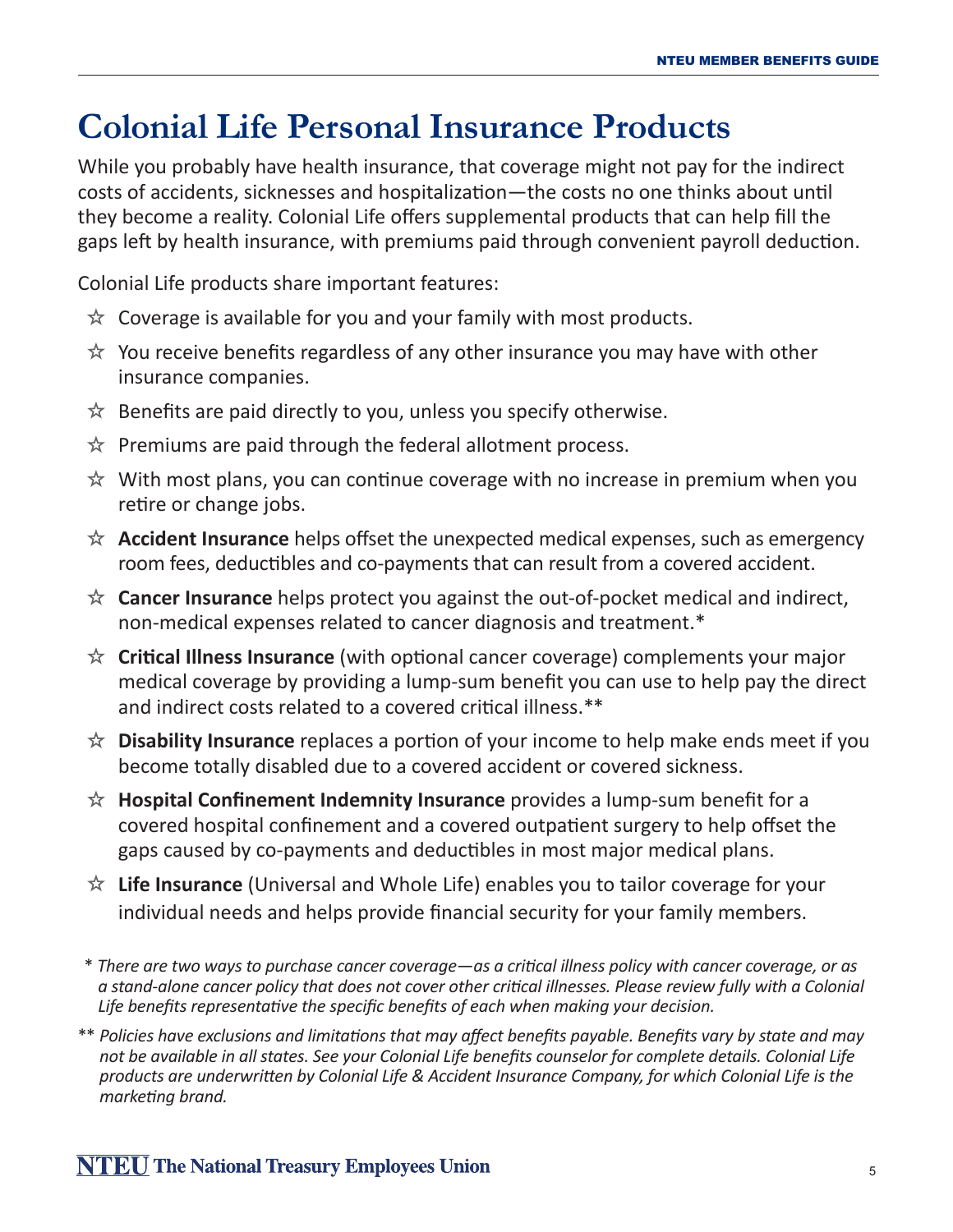# **United Benefits**

United Benefits has negotiated, designed and searched for the best products that fit individual NTEU member needs. They have exclusive benefits that can be paid for conveniently by payroll deduction. United Benefits also offers educational programs to understand and maximize your federal employee benefits and they are available for one-on-one consultations to discuss your specific needs.

- **Guaranteed to Issue Disability Insurance**—Provides you with an income if you are off work due to an accident, sickness or maternity leave. It pays a benefit directly to you in addition to any other benefits such as sick leave.
- **Hospital Confinement and Accident Plan**—Pays a benefit directly to you to help cover out-of-pocket expenses such as copays and deductibles.
- **Guaranteed to Issue Family Life Insurance Options**—Special rates and underwriting guidelines have been negotiated for NTEU members to cover the insurance needs of you, your spouse, children and grandchildren. No physical required. Permanent and term coverage available.
- **Cancer Plan**—Pays an ongoing benefit directly to you for medical and non-medical expenses, while your health insurance pays the hospitals and doctors.
- **Guaranteed to Issue Critical Illness**—Will pay a lump sum benefit if diagnosed with cancer, heart attack or stroke.
- **Dental Plan**—Go to any dentist of your choice while taking advantage of the value of the negotiated rate.
- **Vision Plan**—Includes discounts on annual eye exams, frames, lenses, contacts and laser services.
- **Identity Theft and Legal Plan**—Allows you to have access to legal counsel 24/7 and protect your family's identity.
- **Retirement Support**—Trained retirement specialists are available to assist you in the process. They also educate and provide different TSP options to protect and maximize your specific needs.

**(Brochures can be provided for state-specific details and exclusions.)**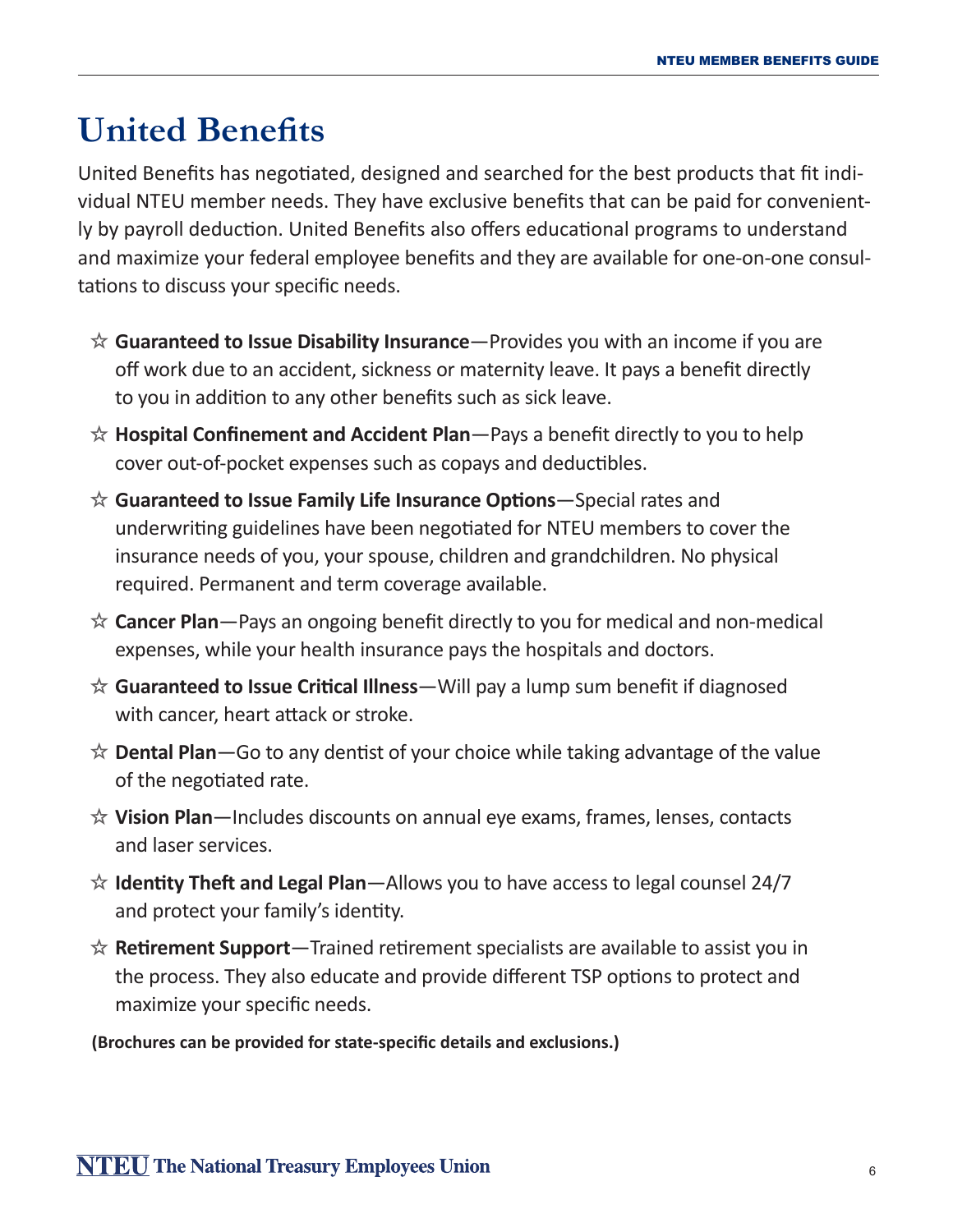### **Liberty Mutual Auto, Home And Renters Insurance**

Liberty Mutual has partnered with NTEU to offer members special savings on quality auto and home insurance.<sup>1</sup> And with benefits such as Multi-Policy Discount, Personal Property Replacement<sup>2</sup>, and 24-Hour Claims Assistance, you'll worry less and save more.

- $1$  Discounts and savings are available where state laws and regulations allow, and may vary by state. Certain discounts apply to specific coverages only. To the extent permitted by law, applicants are individually underwritten; not all applicants may qualify.
- <sup>2</sup> Optional coverage.

### **Becker Professional Education**

Special offers Only for NTEU Members

Receive a 40% discounted rate off the Becker CPE catalog subscription for CPA, CGFM, CIA, CFE, CMA, CDFM, DoD FM, Yellow Book and more.

With Becker CPE accounting, audit and finance professionals receive the timely and relevant knowledge needed to stay ahead. Take advantage of the subscription program for unlimited use of Becker CPE:

- $\hat{\mathbb{X}}$  On-demand Course Format \$179.40 per person, per year, unlimited use subscription (list price \$299)
- $\hat{\mathbb{X}}$  Live Webcast and On-demand \$239.40 per person, per year, unlimited use subscription (list price \$399)
- $\hat{\mathbb{X}}$  All courses are NASBA approved providing CPE certificates
- $\hat{\mathcal{R}}$  Includes over 300 On-demand courses, 120 Live Webcasts a year
- $\hat{\mathcal{R}}$  Includes streaming video and audio courses

Sign up for the Becker CPA Exam Review and receive a reduced rate of \$1930 (\$3,393 value).

- $\hat{\mathbb{X}}$  In addition, take advantage of 0% financing for 18 months. Go to Becker.com/NTEU.
- $\hat{\mathcal{R}}$  The first 30 NTEU members to register for Becker's CPA Exam Review each year (beginning each October) will also receive Becker Flashcards at no additional cost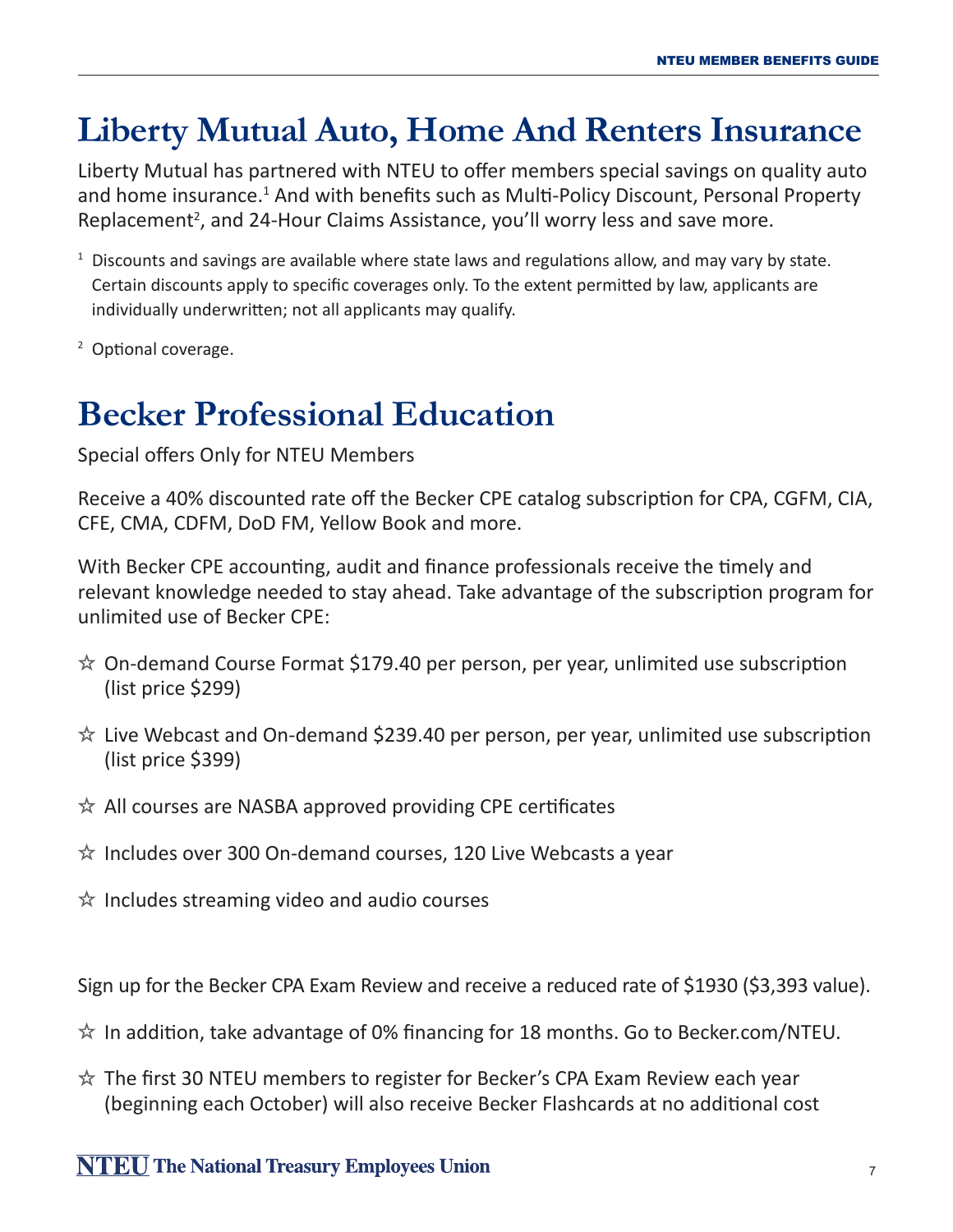# **ACAMS- The Association of Certified Anti-Money Laundering Specialists**

The CAMS Certification is considered to be the gold standard certification in anti-money laundering and financial crime. CAMS is an excellent way to demonstrate your expertise in the field, and employers are seeking out people who are CAMS Certified. NTEU members that sign up for the CAMS Certification package can receive the hard copy textbook for CAMS preparation for free (\$99 value).

#### **In addition:**

If you would like to take advantage of the CAMS preparation virtual classroom, NTEU members will receive a \$100 discount on top of the standard government discount (Retail price \$495, NTEU price \$295)

# **Workers' Compensation Attorney Rates**

NTEU members who enter into representational agreements with Shapiro, Shapiro and Shapiro, L.P.A, get 25 percent off the regular hourly fee—a savings of almost \$70 off the hourly rate. As an added benefit, NTEU members will not be charged a retainer fee and will only be required to pay attorney fees or costs of litigation to the firm if there is a recovery.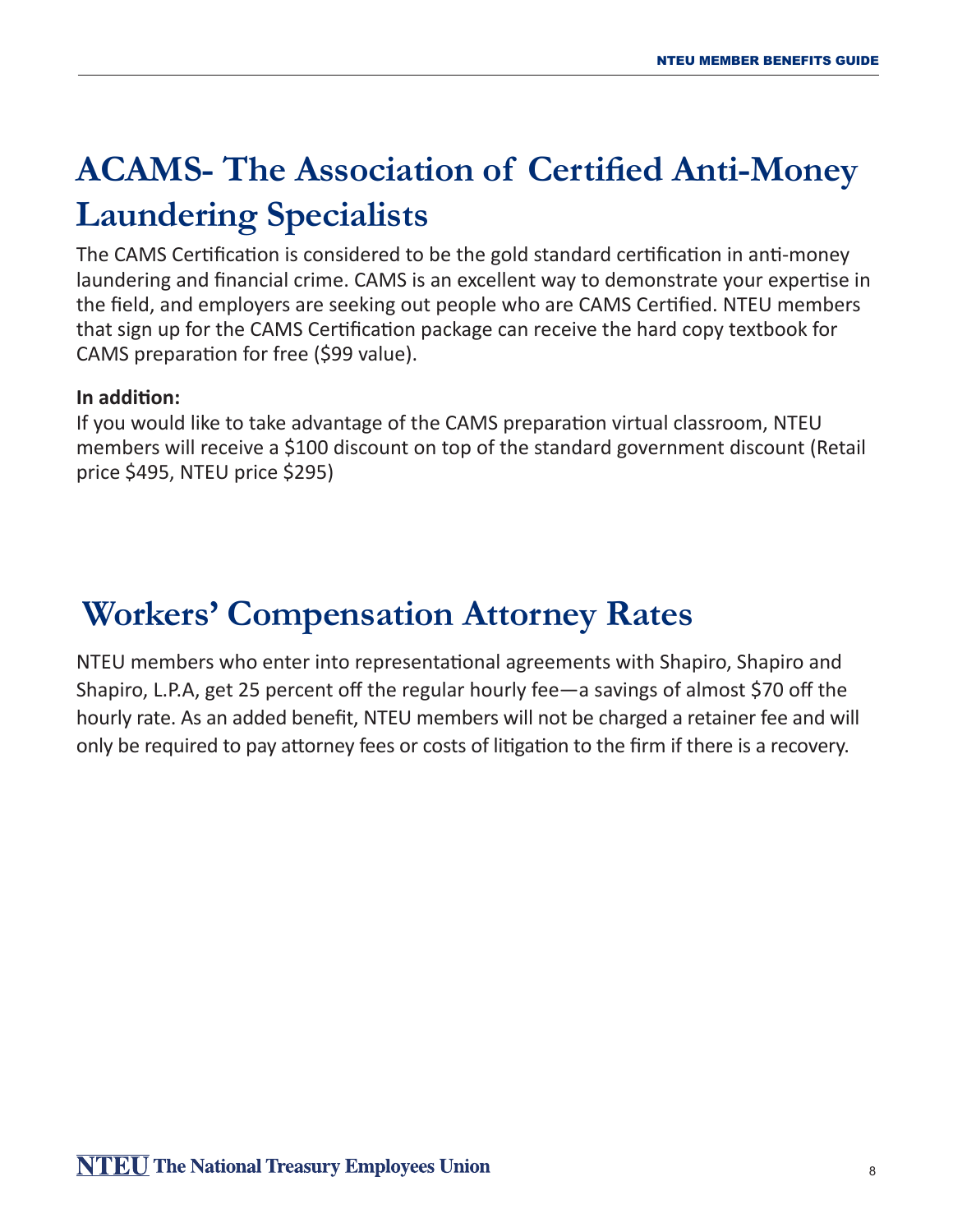### **Disability Retirement Benefits**

Harris Federal Law Firm has successfully represented thousands of federal employees from across the country with their claim for Federal Disability Retirement. NTEU members get 20% off Harris Federal's current flat fee of \$5,000 for filing and pursuing the claim through the first and second OPM denials and through the initial appeal at the Merit System Protection Board (MSPB). There is an additional 5% discount if the fee is paid in full at the beginning of representation, for a total discount of \$1,250 off the regular fee.

Harris Federal also offers a **100% Money Back Promise** – If Harris Federal decides to take your case on and are unsuccessful in your approval for Federal Disability Retirement, they will refund their full fee.

This benefit is helpful if you anticipate that your claim may be disputed or want to ensure your claim is properly supported for expeditious processing. NTEU members also get 20 percent discount off billing for other legal representation.

# **Health Care Services**

Life Line Screening's mission is to make people aware of unrecognized health problems and encourage them to seek follow-up care with their personal physician. Life Line is the leading provider of community-based preventive health screenings in the United States. Life Line Screening delivers affordable and effective health screening services to help people be proactive about their health.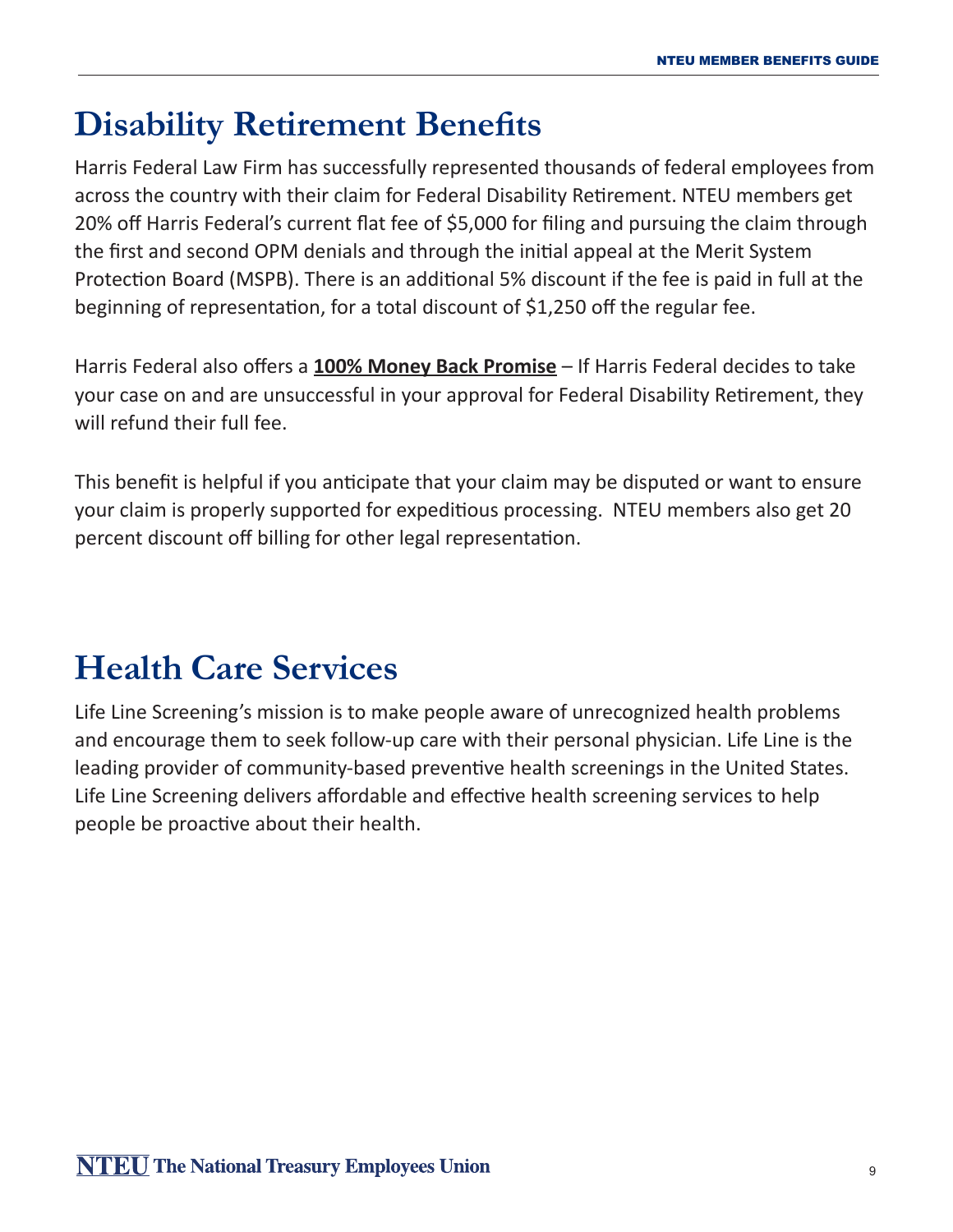### **Weichert Workforce Mobility**

Weichert Workforce Mobility, a global relocation services company, will provide NTEU members and their families with a "Cash Incentive" bonus when buying or selling a house, townhouse or condominium through National Real Estate Services.

Members will be eligible to receive up to a \$1,000–\$2,000 cash incentive bonus if buying and selling according to the following criteria:

| <b>Home Value</b>      | Cash Incentive* |
|------------------------|-----------------|
| \$50,000 to \$99,999   | \$200           |
| \$100,000 to \$149,999 | \$400           |
| \$150,000 to \$199,999 | \$600           |
| \$200,000 to \$249,999 | \$800           |
| $$250,000+$            | \$1,000         |

\*Cash Incentive may be modified or prohibited in some states.

Under the program, whether you are moving across town or across the country in the United States or Canada:

- $\hat{\mathbb{X}}$  Buyers will be provided with a leading real estate broker and agent in their destination area. Services may include a relocation package with local community data, area tours and sample listings of homes that may be of interest to you.
- $\hat{\mathbb{X}}$  Sellers will be provided with a leading broker and agent in their area who will complete a market analysis of their property to determine how to assist them with pricing and suggestions to market their home to get the best price. All applicable multiple listing systems will be provided.
- $\hat{\mathbb{X}}$  Members will receive a 50 percent discount off the current USDOT "N" Tariff on interstate United States household goods shipments and for those shipments between the United States and Canada. Intra-state United States and intra-Canada shipments will be separately quoted on a per-move basis.

All these described services are offered fee-free to NTEU members anywhere in the United States, Canada and Puerto Rico. If you plan to use a real estate agent to sell your property or to help you find a new one, you'll want to take advantage of this program.

To receive your cash incentive, NTEU members must call WRRI before you talk to any realtors to list or purchase a home.

This program is not available in: Alaska, Idaho, Kansas, Kentucky, Nevada, Oklahoma or Oregon.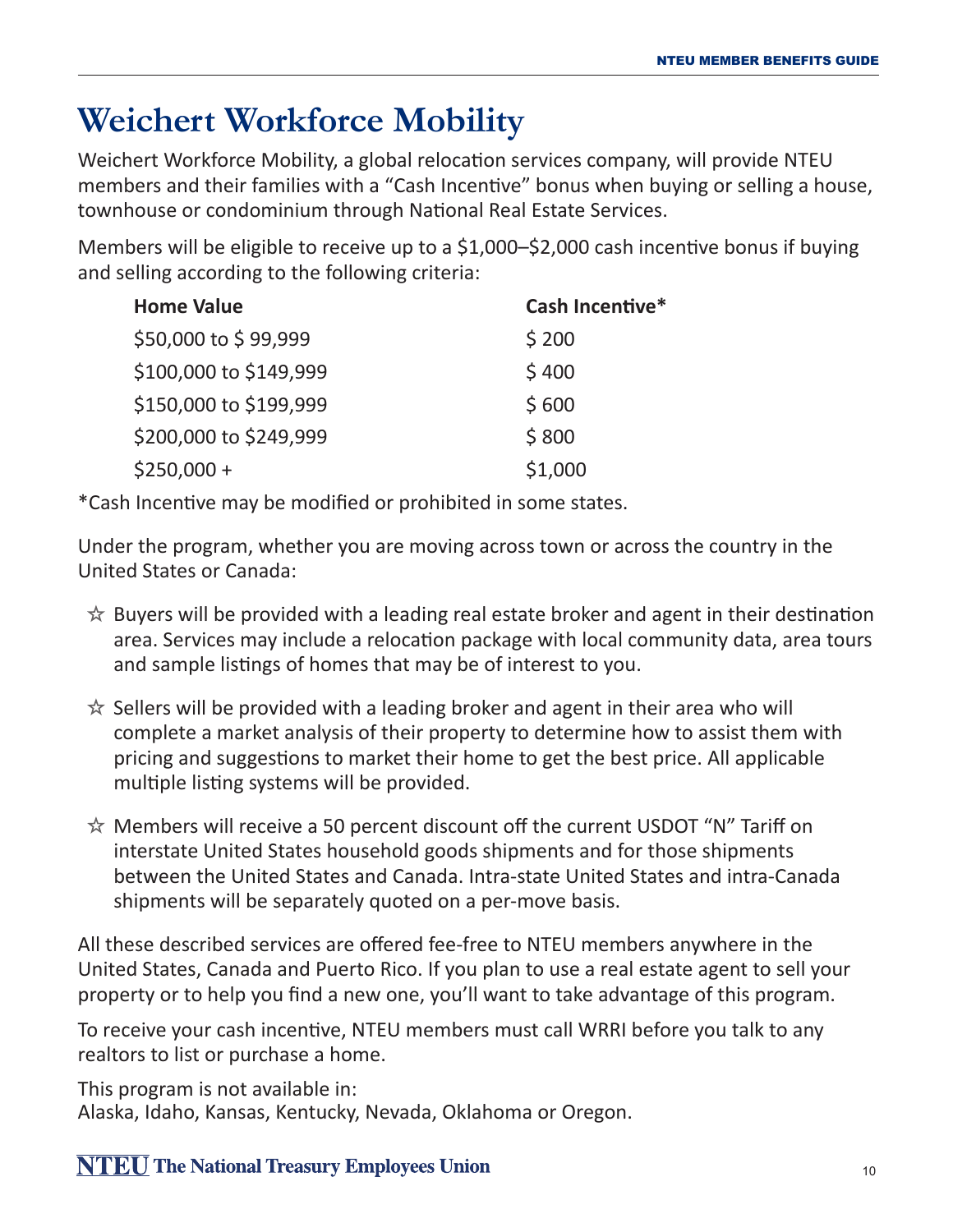### **National Van Lines**

NTEU members will receive the best price available based on shipment requirements by using National Van Lines when moving out-of-state. Additionally, a discount will be given on storage-in-transit, warehouse handling, and pickup and delivery to and from storage in-transit. Other benefits include:

- $\hat{\mathbb{X}}$  Guaranteed pick-up and delivery on qualifying shipments.
- $\hat{\mathbb{X}}$  Pick-up and delivery delay compensation of up to \$125 per day on qualifying shipments.
- $\hat{\mathbb{X}}$  Full replacement valuation, up to \$50,000 per shipment, at no additional cost.
- $\hat{\mathbb{X}}$  Various pricing options are available to fit your individual needs.

This program is administered exclusively by National Van Lines for NTEU members and is administered exclusively by its agent, Berry Van Lines.

Once you have registered a shipment with National Van Lines, you will receive an invitation to participate (at no cost or obligation) in Updater. Updater is a service that provides support to help you transfer and connect utilities and home services, forward mail with the USPS, and notify businesses and accounts of your new address. You will also receive special, moving-related discounts. Again, there is no obligation or cost to participate. If you decide not to take advantage of the service, you can simply ignore the email.

### **Cove Haven Entertainment Resorts**  (formerly Caesars Pocono Resorts)

Cove Haven Entertainment Resorts, located in the heart of the Pocono Mountains, are couples-only resorts featuring unlimited breakfast and dinner, live nightly entertainment, heart-pumping activities and luxurious one-of-a-kind suites including our world famous 7 foot Champagne Tower. Skiing, Casinos, Outlet Shopping and many Pocono Mountain attractions are also nearby.

NTEU members can save up to 50% when booking reservations at one of the three couples-only Cove Haven Entertainment Resorts.

The resorts include Cove Haven – Lakeville, PA; Pocono Place – East Stroudsburg, PA; and Paradise Stream – Mount Pocono, PA. As a part of their all-inclusive package, you can enjoy breakfast and dinner, live nightly entertainment and fun-filled activities on property.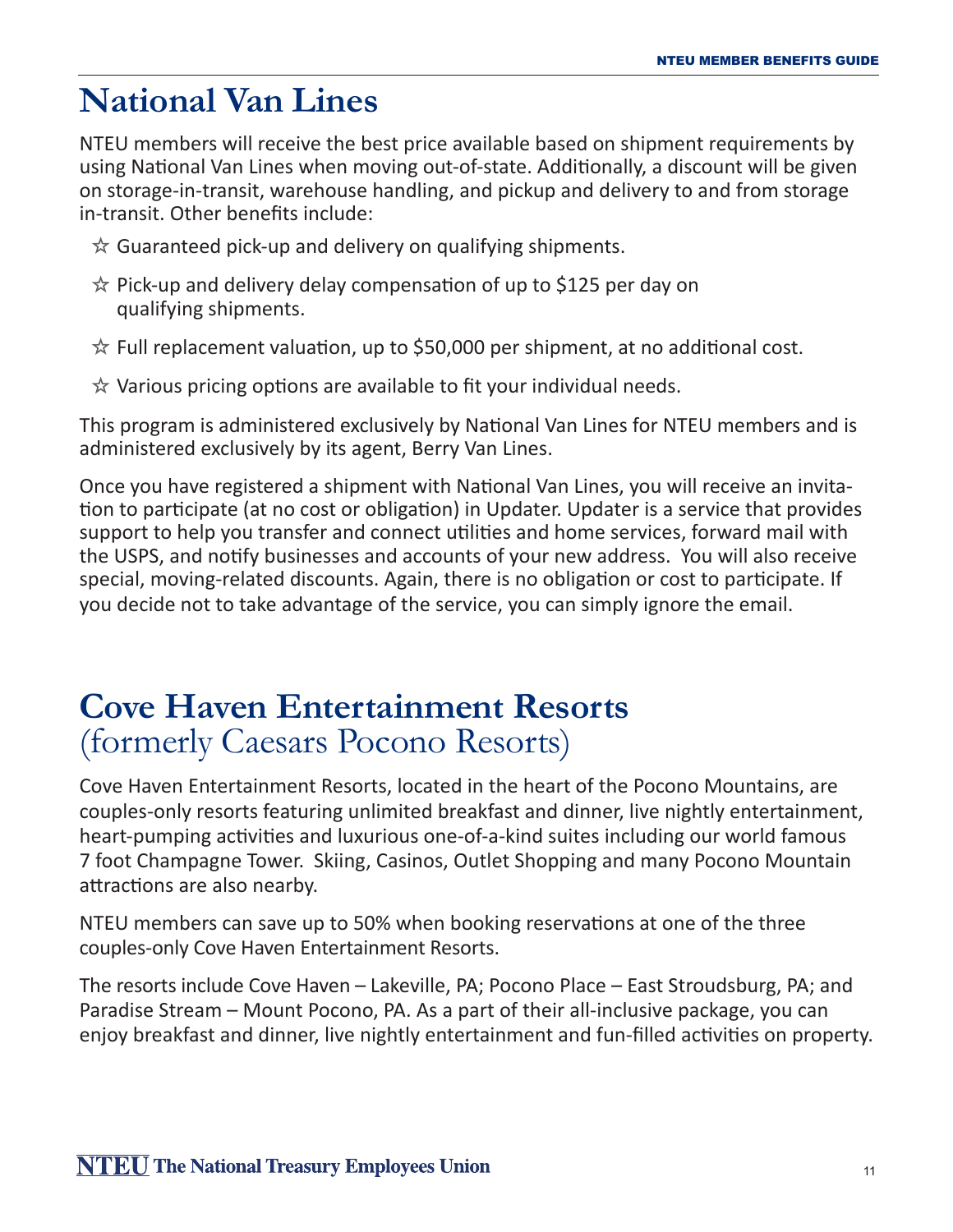### **Costco**

#### **Order your Membership Certificate online today to receive this special offer** *(not available at Costco locations)***.**

Join Costco as new member and receive exclusive coupons valued over \$55 including three free items.

**Use a Costco Membership Certificate to:**

- **Join as an Executive Member: Purchase two Costco Membership Activation Certificates at \$60 each.**
- **Join as a Gold Star Member with one Membership Certificate at \$60.**
- **Give the gift of Costco membership certificates for any occasion.**
- **Not valid for renewal of existing membership.**

You will receive an email that includes your Costco Membership Activation Certificate. Valid for new memberships only. Costco Membership Activation Certificates are offered online only and are not available for purchase at Costco locations.

To activate your Costco membership, you must bring your Costco Membership Activation Certificate to any U.S. or Puerto Rico Costco membership counter. Coupons will be mailed after you have joined Costco as a new member. Coupons are not generated by purchasing a Costco Membership Activation Certificate. Visit Costco.com to find the location near you.

**RESTRICTIONS:** Membership Activation Certificates are not redeemable or refundable for cash or Merchandise nor is it a debit or credit card. Membership Activation Certificates must be redeemed at a Costco warehouse membership desk in the United States or Puerto Rico; they are not redeemable at costco.com or outside of the United States.

Membership Activation Certificates will not be replaced if lost, misplaced, destroyed or stolen. Membership Activation Certificates do not expire and there are no dormancy fees. Membership Activation Certificates cannot be used to purchase additional Membership Activation Certificates or Costco Cash Cards.

Costco reserves the right to refuse to honor the Membership Activation Card if Costco believes a Membership Activation Certificate has been obtained by fraud or theft.

These terms and conditions will govern the use of the Membership Activation Certificate by the purchaser/recipient and all subsequent known or unknown recipients or holders of the Membership Activation Certificate. Costco reserves the right to change or amend these terms in whole or in part at any time.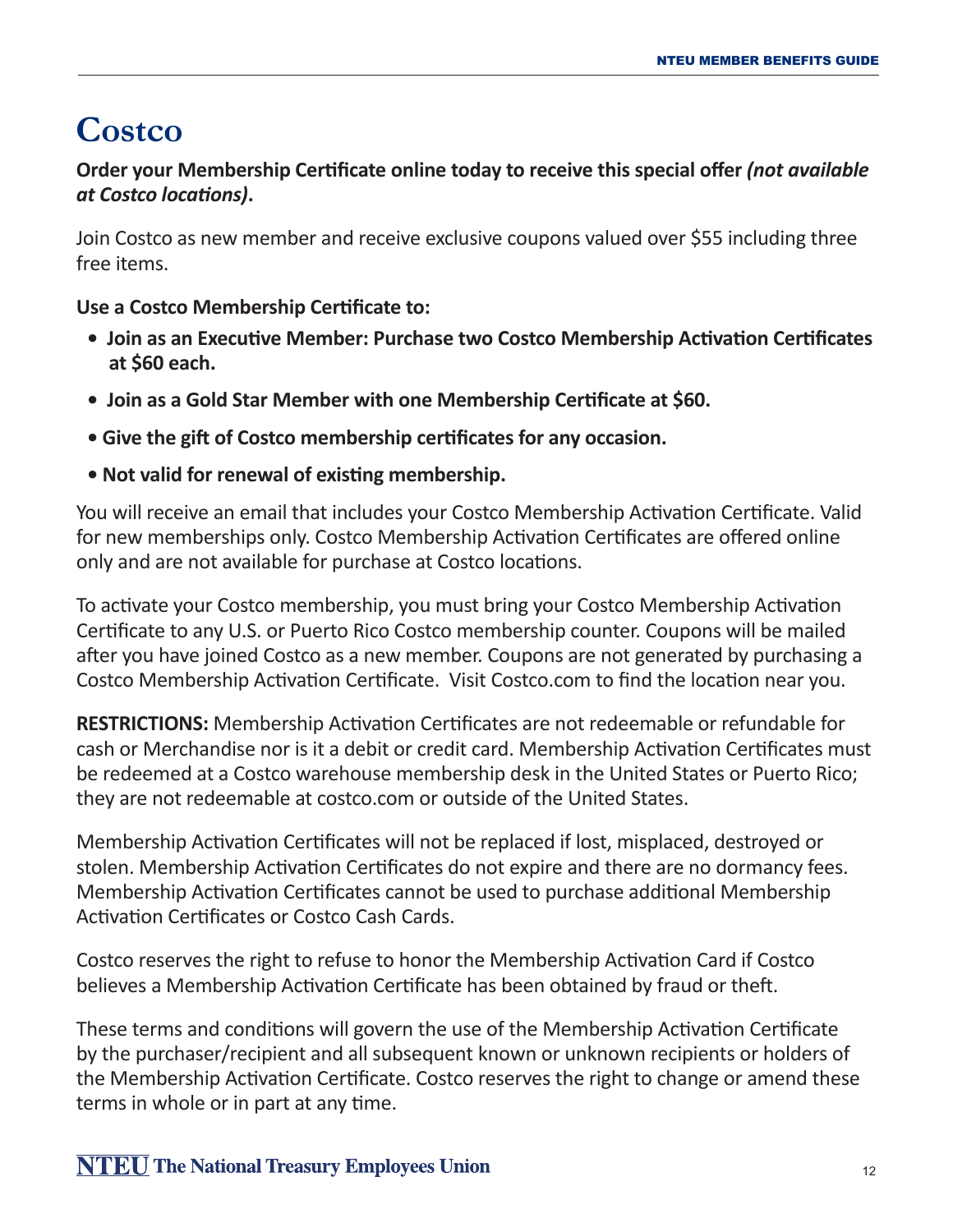# **Jiffy Lube®**

NTEU members receive a 15 percent discount for all services at any participating Jiffy Lube® location, including a Jiffy Lube Signature Service® oil change or other preventive maintenance services. Just present your valid NTEU membership card and NTEU's fleet account number to receive the discount.

# **Hotel/Motel And Car Rental Discounts**

### **Choice Hotels**

Enjoy a 10 percent discount on reservations at participating Choice Hotels. These hotels include Sleep Inns, Comfort Inns, Quality Inns, Clarion Hotels, Friendship Inns, Econo Lodges and Rodeway Inns.

### **Travelodge Hotels**

Travelodge has more than 580 properties nationwide where NTEU members will receive a guaranteed savings of 10 percent. Members are also entitled to free room upgrades, free morning coffee, check cashing privileges, express check-in and much more!

#### **Days Inn, Howard Johnson And Ramada Hotel**

NTEU members can enjoy a 10 to 30 percent discount at any Days Inn, Howard Johnson or Ramada Hotel. The corporate rates vary based on location and time of year.

#### **Super 8 Motels**

As a member of Super 8's VIP Club, NTEU members can take advantage of discounts while staying at any one of the 1,200 Super 8 locations throughout the U.S. and Canada.

### **Hertz Car Rental**

Your NTEU membership brings you the savings of government rates for personal use at Hertz. With more cars in more places, chances are there's a Hertz location where you want to go. You can find Hertz at all major airports, in many hotel lobbies and downtown in city centers.

#### **Avis Car Rental**

Avis offers NTEU members a discount on all rentals. Whether it's during the week or on the weekend, using the Avis/NTEU AWD number will have you on the road with extra money in your pocket.

#### **Budget Rental Cars**

NTEU members can now enjoy discounts at Budget. For personal and/or business rentals, NTEU members will get the best rate available and can save even more with re-usable coupons.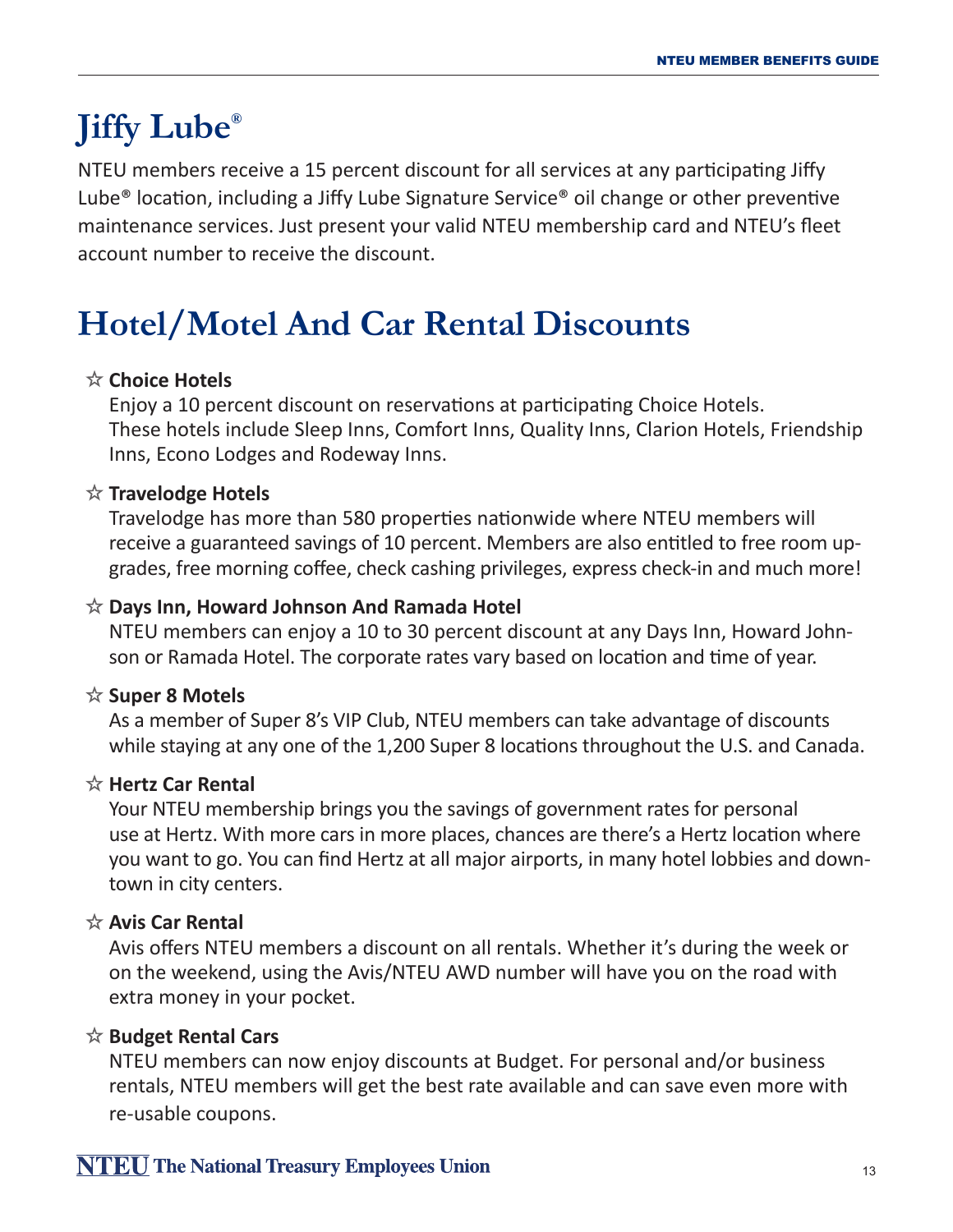### **Consumers' Checkbook Magazine**

NTEU members are eligible for a discounted subscription to *Consumers' Checkbook* magazine. *Consumers' Checkbook* is a non-profit that rates local service providers for quality and price in seven local markets.\* Find out the best auto repair shops, plumbers, veterinarians, dentists, carpet cleaners, roofers, and much more.

A two-year subscription to *Consumers' Checkbook* includes:

- Four semi-annual issues of *Consumers' Checkbook* magazine, including extensive quality ratings of local service firms and essential advice on getting the best price.
- Immediate online access to all *Consumers' Checkbook* articles and ratings through the *Checkbook* website, with ratings updated regularly—ratings of auto repair shops, plumbers, veterinarians, banks, and dozens of other types of services.
- Immediate online access to essential health care resources: *Consumers' Checkbook*'s Guide to Top Doctors and Guide to Hospitals throughout the U.S.
- *Consumers' Checkbook*'s Update newsletters mailed to you between issues of *Consumers' Checkbook* magazine—to keep you fully informed.
- $\star$  Much more!

This special offer is available only to NTEU members for the low price of \$28 for a twoyear subscription, a 30 percent savings off the newsstand price.

\**Consumers' Checkbook* publishes in the following greater metropolitan areas: Boston, Chicago, Minneapolis/St. Paul, Philadelphia, San Francisco, Seattle, and Washington, DC.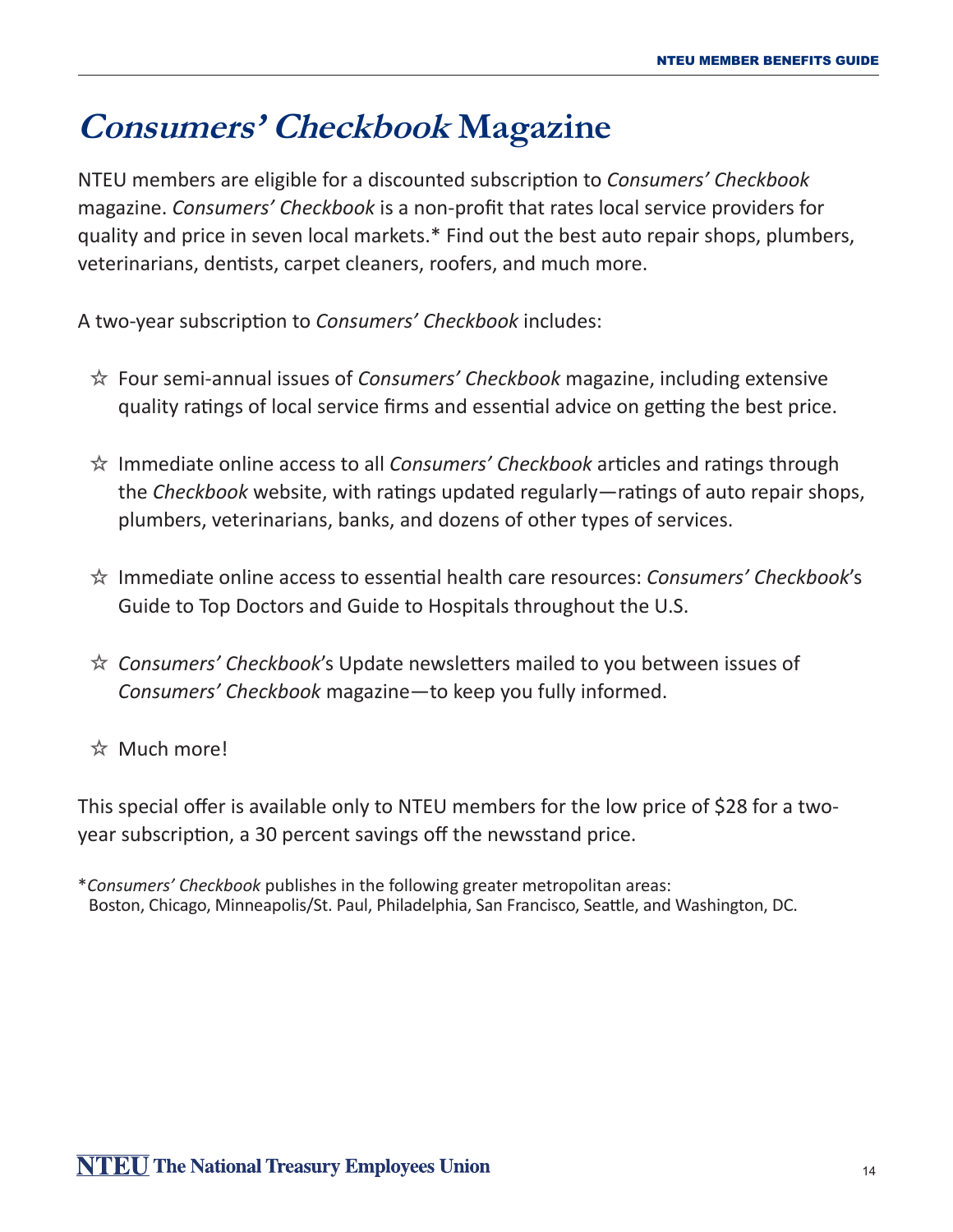# **AT&T**

NTEU members who have AT&T mobile service or who are considering AT&T mobile service are eligible for a 15 percent discount off their monthly bill. You can obtain the discount by advising AT&T of your NTEU membership at your local AT&T store, presenting your NTEU membership card and providing NTEU's FAN code. Log in to NTEU.org and visit the Member Benefits page to obtain the FAN code.

# **Office Depot and OfficeMax**

Save up to 80 percent on over 93,000 products sold online by Office Depot and in Office Depot and OfficeMax locations. Also enjoy FREE next-day delivery on online orders over \$50 (excludes furniture). There is no cost or application to use this new member benefit. Log in to NTEU.org and visit the Member Benefits page for the special member-only link. There are Office Depot and/or OfficeMax locations in all states except CT, NH, RI and VT. If you live in these states where there are no physical locations, you are still able to take advantage of the member benefit by ordering online.

**For additional information about any of the benefits listed in this guide or to get discount codes, NTEU members can log in to NTEU.org and visit the secure Member Benefits page or stop by your union office.**